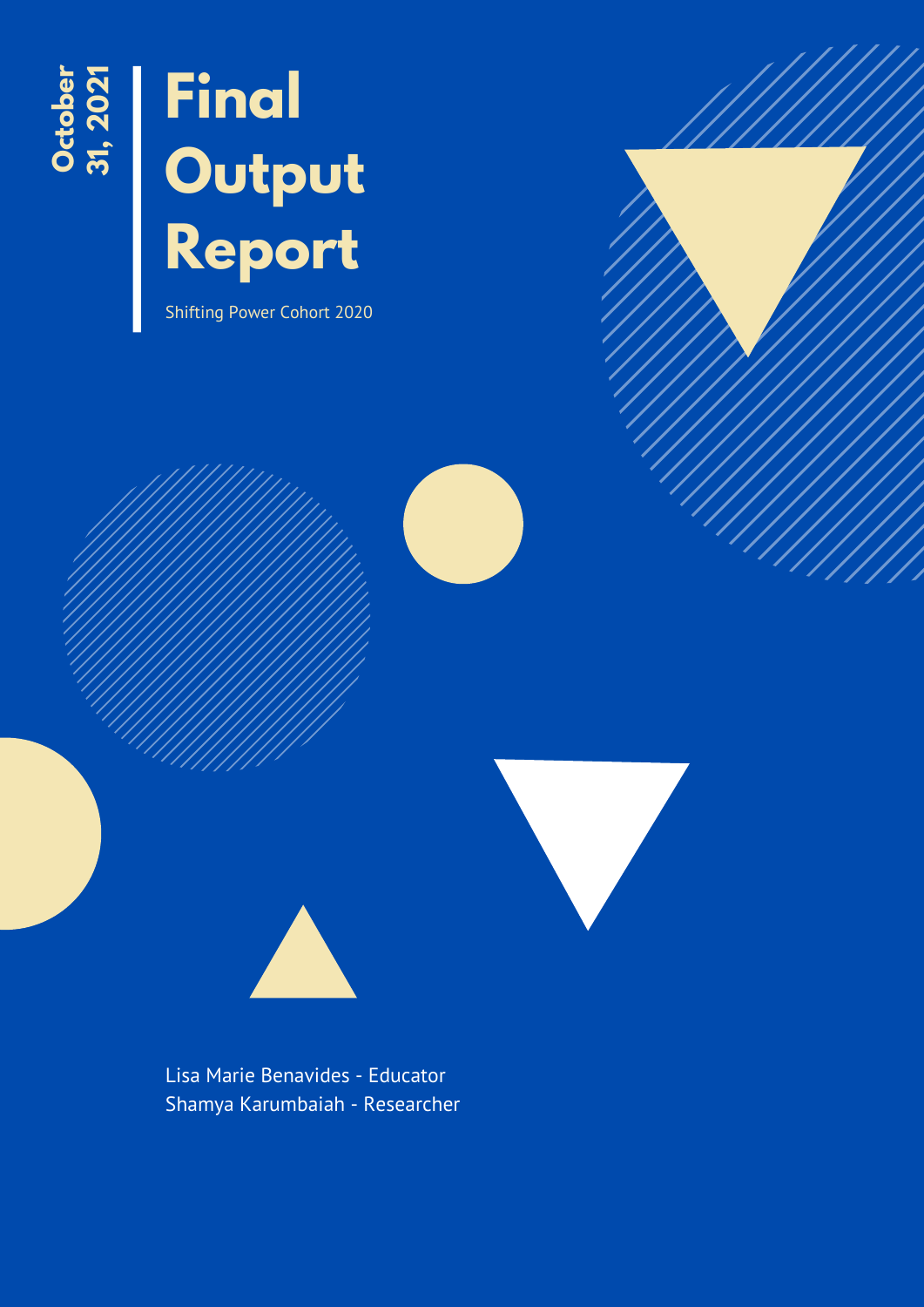## **The Challenge**

As the project manager in an afterschool program, Lisa Marie identified a trend among her students. Many of them struggled with digital literacy, limiting their ability to engage fully in the education system. Once the COVID-19 Pandemic hit, and learning from home became the requirement, this barrier became even greater and began limiting the level of engagement in the afterschool world. With the primary focus of Scholar Project being to identify and eliminate barriers to student success, this issue became a major focus of the program for the 2020- 2021 school year.

## **The Original Plan**

### **Questions that needed answered...**

Once a potential issue was identified, it was important to research how impactful digital literacy was to student engagement. We knew that students had struggles with it but, it was possible that it was not a leading factor for disengaged youth. To dig in deeper, Shamya utilized her expertise as a researcher to identify 2 main research questions:

- 1. How did EdTechnology (EdTech) contribute to the decreased youth engagement in an after school program after moving from an in person setting to a virtual setting due to COVID?
- 2. In what ways, if any, does previous experience with EdTech affect the level of engagement of youth?

#### **Methods of Research**

A research project was developed to answer these questions through youth and educator interviews. Shamya and Lisa Marie were going to interview the expected 30 youth and 2 educators in the space on how EdTech was used, the level of comfort with the tools, and what needs existed for improving the tools from both perspectives. Once completed, the data was to be analyzed and a potential new EdTech tool proposed. After some time utilizing the tool, a post-survey would have been administered to gauge the effectiveness in increasing student engagement.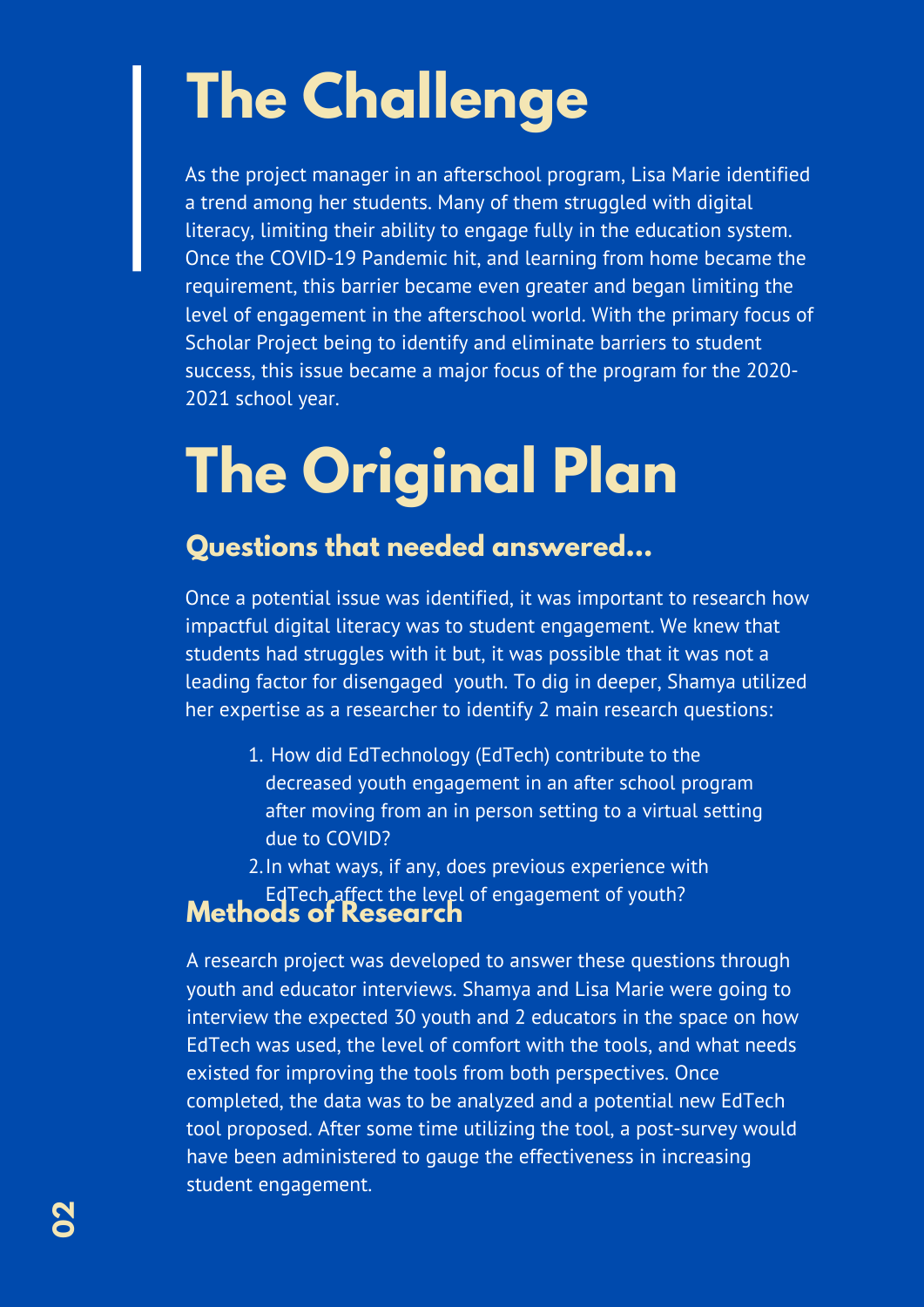## **The Turnout**

#### **Challenges**

1. Staff Transition - Lisa Marie transitioned out of the lead organization into a new organization in December of 2020, about 2 months into the afterschool year. At the time of her transition, 12 of the expected 20 students were actively enrolled and participating in the Scholar Project Program. The program met, in person, 3 days a week and virtual 1 day.

2. Program Model Change - After Lisa Marie's departure, the program model decreased to 1 day a week, completely virtual and completely self-directed. With all students also attending school 100% virtual, this was a major detractor from participation.

3. New Staff Buy - At the time of the transition, a new program manager had not been identified, putting the Scholar Project on a back burner. By the time a new manager was hired, almost 2 months had passed, and staff buy-in at the organization was limited. Ultimately, the organization lost the contract funding the project leading to lack of interest in the proposal.

#### **Attempted Solutions**

In order to troubleshoot these challenges, Lisa Marie met with organization staff once a week for about a 2 months. In these meetings, she offered to volunteer her time to lead the activities until they were able to identify her replacement. Once someone was hired, she also offered to train them on the curriculum, free of charge, in order to ensure the program kept running, which was declined. The last solution attempted was that Lisa Marie and Shamya were green-lit to host Monday evening sessions with students, using the established curriculum in a Google classroom.

### **End Result**

Ultimately, 5 sessions were held for students with very little to no engagement. 3 out of 5 sessions had 0 students participate, 1 had 2 students sign in with limited interest, and 1 had 5 students sign in without completing any activities. This unfortunately led to the project being scrapped, at this point in the year it was too late to attempt a project shift and it was clear, with the other challenges in the program, results from our project would be minimal and inconclusive.